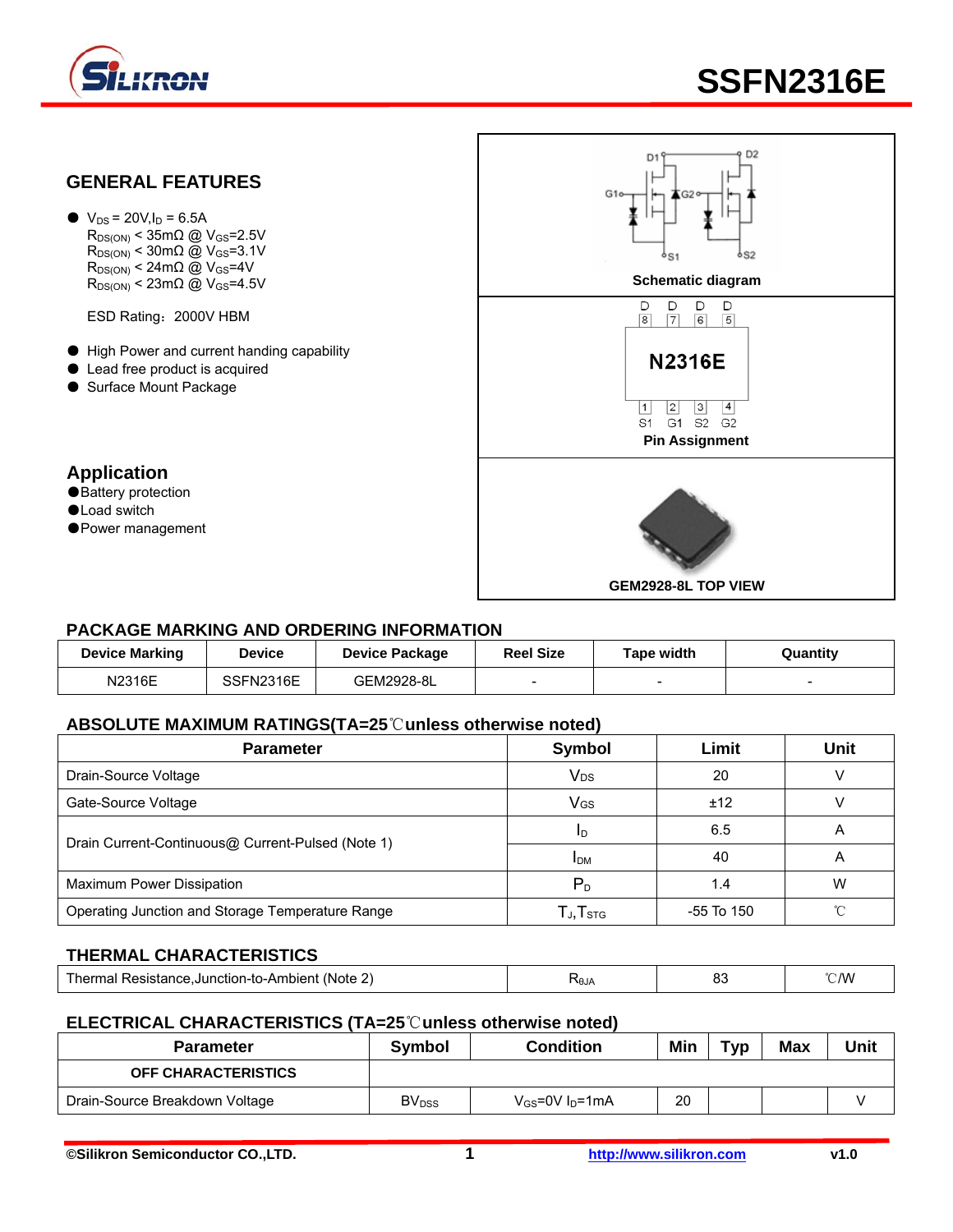

# **SSFN2316E**

| Zero Gate Voltage Drain Current           | $I_{DSS}$             | $V_{DS}$ =20V, $V_{GS}$ =0V                      |     |      | $\mathbf 1$ | μA        |
|-------------------------------------------|-----------------------|--------------------------------------------------|-----|------|-------------|-----------|
| Gate-Body Leakage Current                 | $I_{GSS}$             | $V_{GS} = \pm 8V$ , $V_{DS} = 0V$                |     |      | ±10         | μA        |
| <b>ON CHARACTERISTICS (Note 3)</b>        |                       |                                                  |     |      |             |           |
| Gate Threshold Voltage                    | $V_{GS(th)}$          | $V_{DS} = V_{GS}I_D = 250 \mu A$                 | 0.5 |      | 1.3         | $\vee$    |
| Drain-Source On-State Resistance          | $R_{DS(ON)}$          | $V_{GS} = 4.5V$ , $I_D = 4A$                     |     | 17   | 23          | $m\Omega$ |
|                                           |                       | $V_{GS}$ =4V, $I_D$ =4A                          |     | 18   | 24          | $m\Omega$ |
|                                           |                       | $V_{GS} = 3.1V, I_D = 4A$                        |     | 20   | 30          | $m\Omega$ |
|                                           |                       | $V_{GS} = 2.5V, I_D = 2A$                        |     | 24   | 35          | $m\Omega$ |
| Forward Transconductance                  | <b>g<sub>FS</sub></b> | $V_{DS} = 10V, I_D = 3.5A$                       |     | 11   |             | S         |
| <b>DYNAMIC CHARACTERISTICS (Note4)</b>    |                       |                                                  |     |      |             |           |
| Input Capacitance                         | $C_{\text{lss}}$      |                                                  |     | 900  |             | <b>PF</b> |
| <b>Output Capacitance</b>                 | C <sub>oss</sub>      | $V_{DS} = 8V$ , $V_{GS} = 0V$ ,<br>$F = 1.0 MHz$ |     | 350  |             | <b>PF</b> |
| Reverse Transfer Capacitance              | C <sub>rss</sub>      |                                                  |     | 150  |             | <b>PF</b> |
| <b>SWITCHING CHARACTERISTICS (Note 4)</b> |                       |                                                  |     |      |             |           |
| Turn-on Delay Time                        | $t_{d(on)}$           |                                                  |     | 15   |             | nS        |
| Turn-on Rise Time                         | $t_{r}$               | $V_{DD} = 10V, I_D = 1A$                         |     | 100  |             | nS        |
| Turn-Off Delay Time                       | $t_{d(off)}$          | $V_{GS} = 4.5V$ , R <sub>GEN</sub> =60           |     | 60   |             | nS        |
| Turn-Off Fall Time                        | tf                    |                                                  |     | 90   |             | nS        |
| <b>Total Gate Charge</b>                  | $Q_{q}$               |                                                  |     | 20   |             | nC        |
| Gate-Source Charge                        | $Q_{gs}$              | $V_{DS} = 10V$ , $I_D = 7A$ ,<br>$V_{GS} = 4.5V$ |     | 2.5  |             | nC        |
| Gate-Drain Charge                         | $Q_{gd}$              |                                                  |     | 3    |             | nC        |
| <b>DRAIN-SOURCE DIODE CHARACTERISTICS</b> |                       |                                                  |     |      |             |           |
| Diode Forward Voltage (Note 3)            | $V_{SD}$              | $V_{GS} = 0V, I_S = 7A$                          |     | 0.83 | 1.2         | $\vee$    |

#### **NOTES:**

**1.** Repetitive Rating: Pulse width limited by maximum junction temperature.

**2.** Surface Mounted on FR4 Board, t ≤ 10 sec.

**3.** Pulse Test: Pulse Width ≤ 300μs, Duty Cycle ≤ 2%.

**4.** Guaranteed by design, not subject to production testing.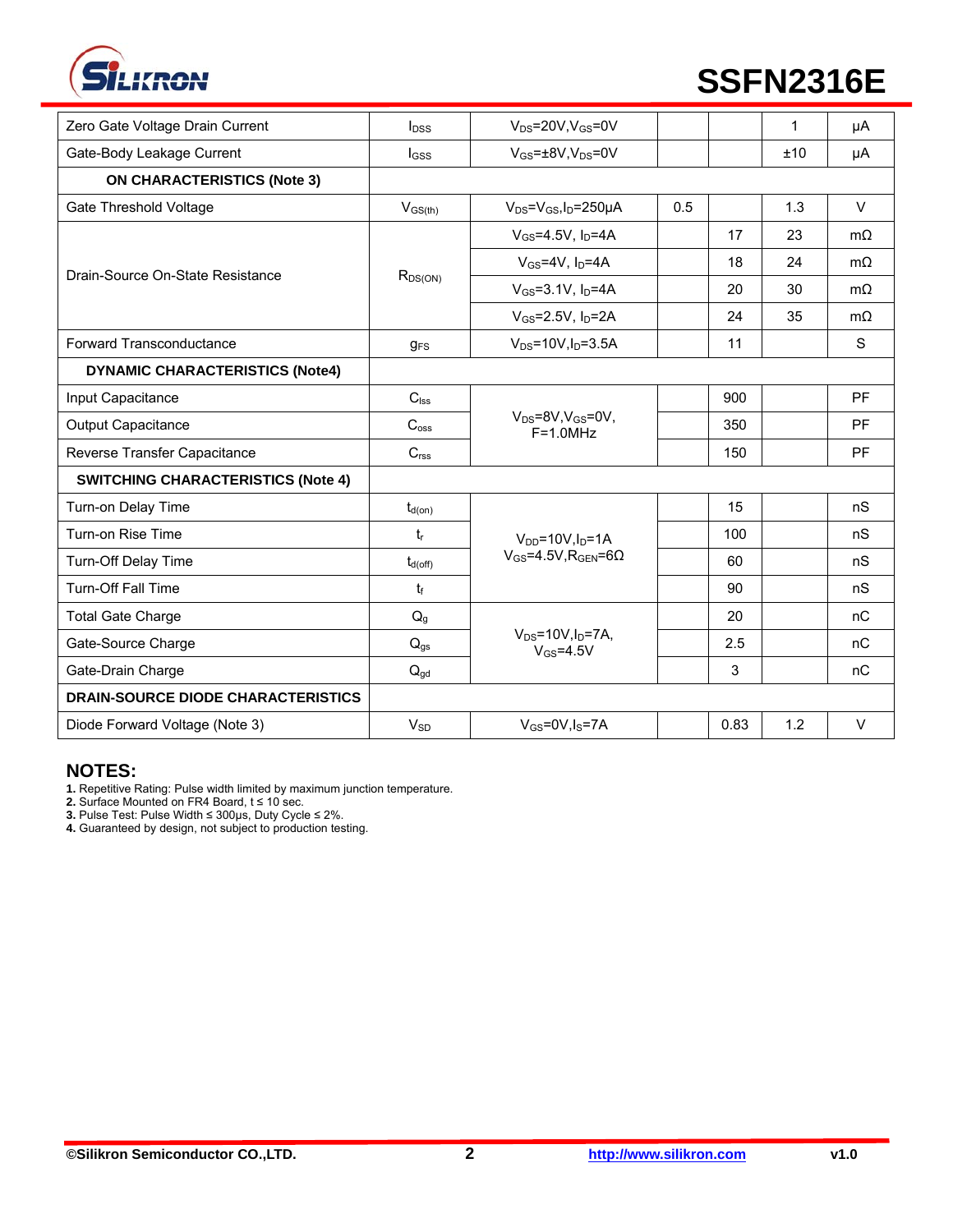

# **TYPICAL ELECTRICAL AND THERMAL CHARACTERISTICS**





### **Figure 1:Switching Test Circuit**

**Figure 2:Switching Waveforms** 



**Figure 3 Normalized Maximum Transient Thermal Impedance**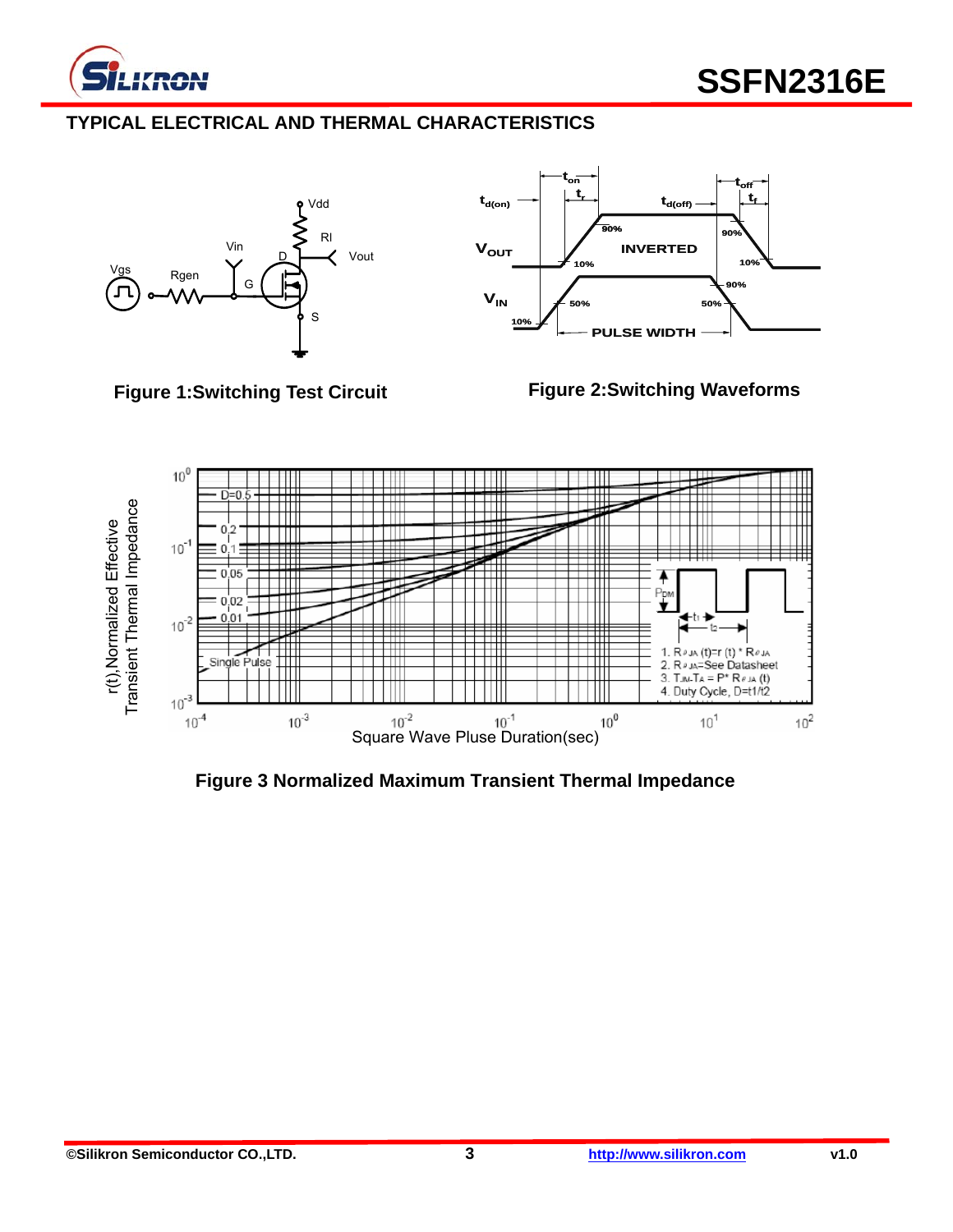

# **GEM2928-8L PACKAGE INFORMATION**

**Package Dimensions**  Units:mm(type)







### **NOTES**:

- 1. Dimensions are inclusive of plating
- 2. Package body sizes exclude mold flash and gate burrs. Mold flash at the non-lead sides should be less than 6 mils.
- 3. Dimension L is measured in gauge plane.
- 4. Controlling dimension is millimeter, converted inch dimensions are not necessarily exact.